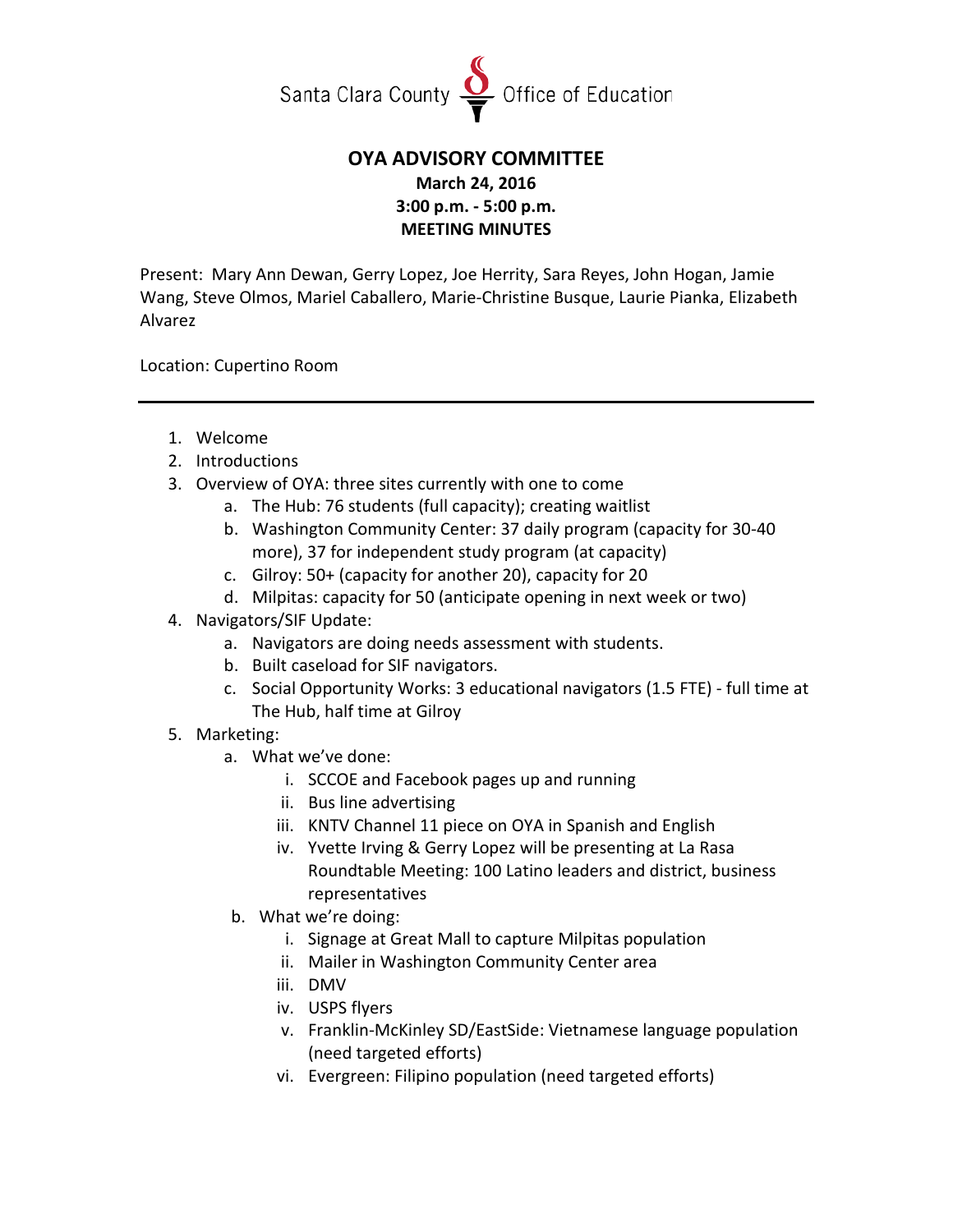OYA Advisory Committee Meeting Minutes March 24, 2016, 3:00 p.m. – 5:00 p.m. Page 2 of 3

- 6. WASC Accreditation:
	- a. WASC visit occurred two weeks ago. WASC team was impressed by OYA program offerings, expect to receive full accreditation.
- 7. Washington Community Center/Community Input:
	- a. Concerns of location and safety of students at that site. Sara Reyes and her team added extra resources to the site to mitigate concerns. The OYA staff have been trained to follow the strict protocols of the Center.
	- b. Gang awareness training has been provided to teach staff what to look for in terms of gang signs (gang color clothing) and to model expectations.
	- c. Mayor's Gang Prevention Task Force representative and Captain of PD still don't like the location but will support the program.
- 8. OYA as a Charter School:
	- a. Currently running a deficit of \$1.5M from less than 1 year of operation. Only about ⅓ of OYA students generate revenue.
	- b. Convert OYA into a dependent charter school.
		- i. Currently writing Charter petition first draft by next Friday
		- ii. Need workforce partner to generate revenue for kids up to 24 years old. Help generate revenue from 140 kids.
		- iii. Will be school of choice so students can self-enroll and not have to worry about district release
		- iv. Hope by August of next school year can open OYA as a Charter School
		- v. Using "Come Back Kids" in Riverside County as a model for petition
		- vi. Advisory Committee Members will be invited to the board meetings where the petition will be heard.
- 9. Number of Credits:
	- a. 220 Credits by Santa Clara County Board policy.
		- a. Discussed the pros/cons
	- b. Benefits of retaining 180 credits
		- i. First 5 curriculum for first few years of life, giveaways/incentives
		- ii. Make program more agile and able to take in more students that are waiting
		- iii. Concerns: Tier 1 diploma may not be recognized by military with 180 credits; ability to meet A-G requirements, career pathway senior project is valuable
			- 1. Offer option for different credit levels of diplomas based on student goal/interest